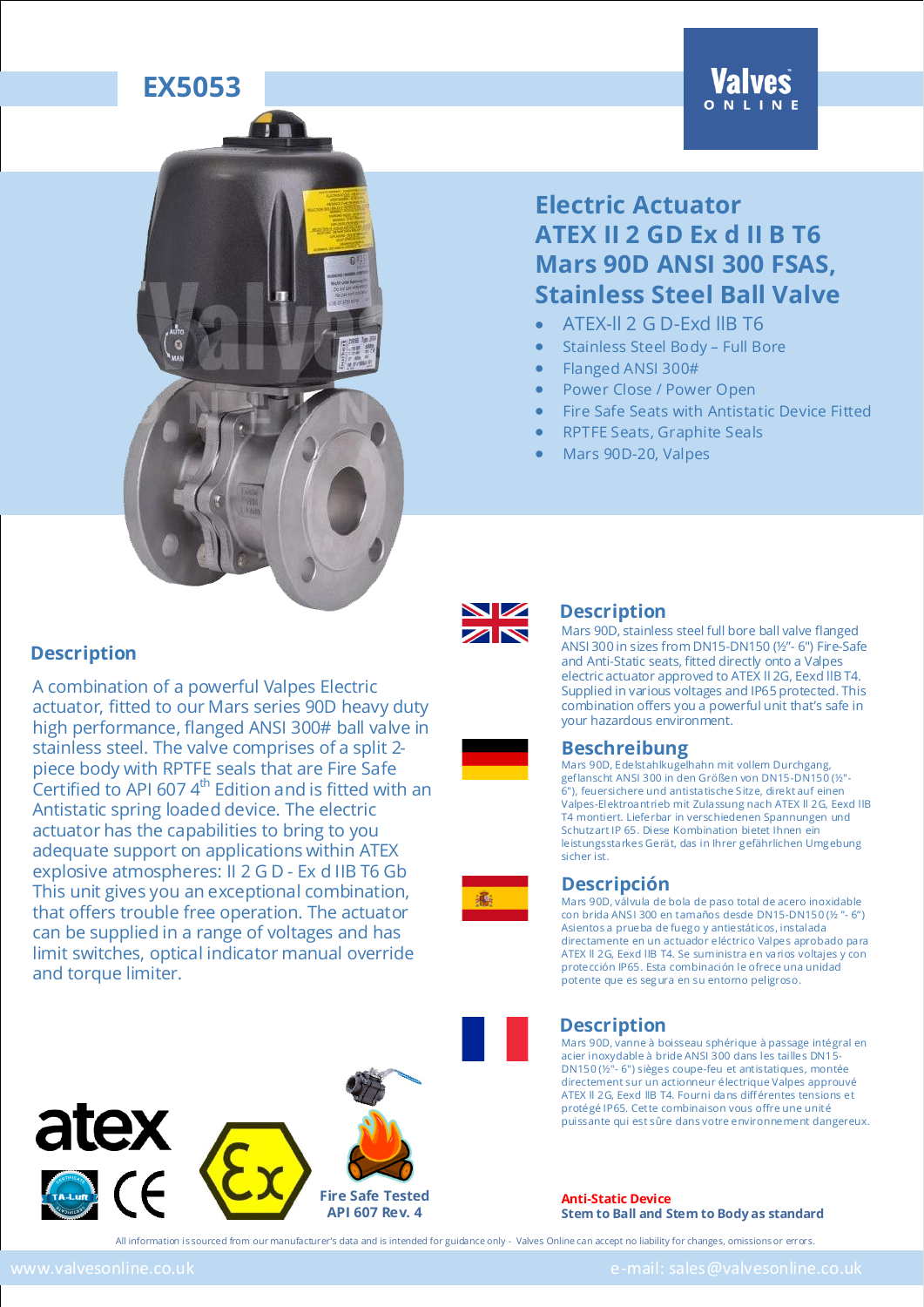



### **BU3004 - VR25/45/75 1/2" – 21/2" without Kit**

| <b>Size</b><br><b>Full Bore</b> | <b>Electric</b><br><b>Actuator</b><br><b>Full Bore</b> | <b>ANSI</b><br>300 | B    | C | A  | F     | G     | E     | <b>MTG</b><br><b>KIT</b><br><b>Req</b> |
|---------------------------------|--------------------------------------------------------|--------------------|------|---|----|-------|-------|-------|----------------------------------------|
| $1/2$ "                         | <b>BU3004-VR25</b>                                     | 139.7              | 48.7 |   | 15 | 35.1  | 66.5  | 95.3  | <b>No</b>                              |
| 3/4"                            | <b>BU3004-VR25</b>                                     | 152.4              | 63.5 |   | 20 | 42.9  | 82.6  | 117.3 | <b>No</b>                              |
| 1 <sup>0</sup>                  | <b>BU3004-VR25</b>                                     | 165.1              | 63.5 |   | 25 | 50.8  | 88.9  | 124   | <b>No</b>                              |
| 11/4"                           | BU3004-VR45                                            | 165.1              | 72.6 |   | 32 | 63.5  | 89    | 117   | No                                     |
| $11/2$ "                        | <b>BU3004-VR45</b>                                     | 190.5              | 89.1 |   | 40 | 73.2  | 114.3 | 155.4 | No.                                    |
| 2 <sup>0</sup>                  | <b>BU3004-VR75</b>                                     | 215.9              | 96.6 |   | 50 | 91.9  | 127   | 165.1 | <b>No</b>                              |
| 21/2"                           | <b>BU3004-VR75</b>                                     | 241.3              | 116  |   | 65 | 104.6 | 149.4 | 190.5 | <b>No</b>                              |
|                                 |                                                        |                    |      |   |    |       |       |       |                                        |

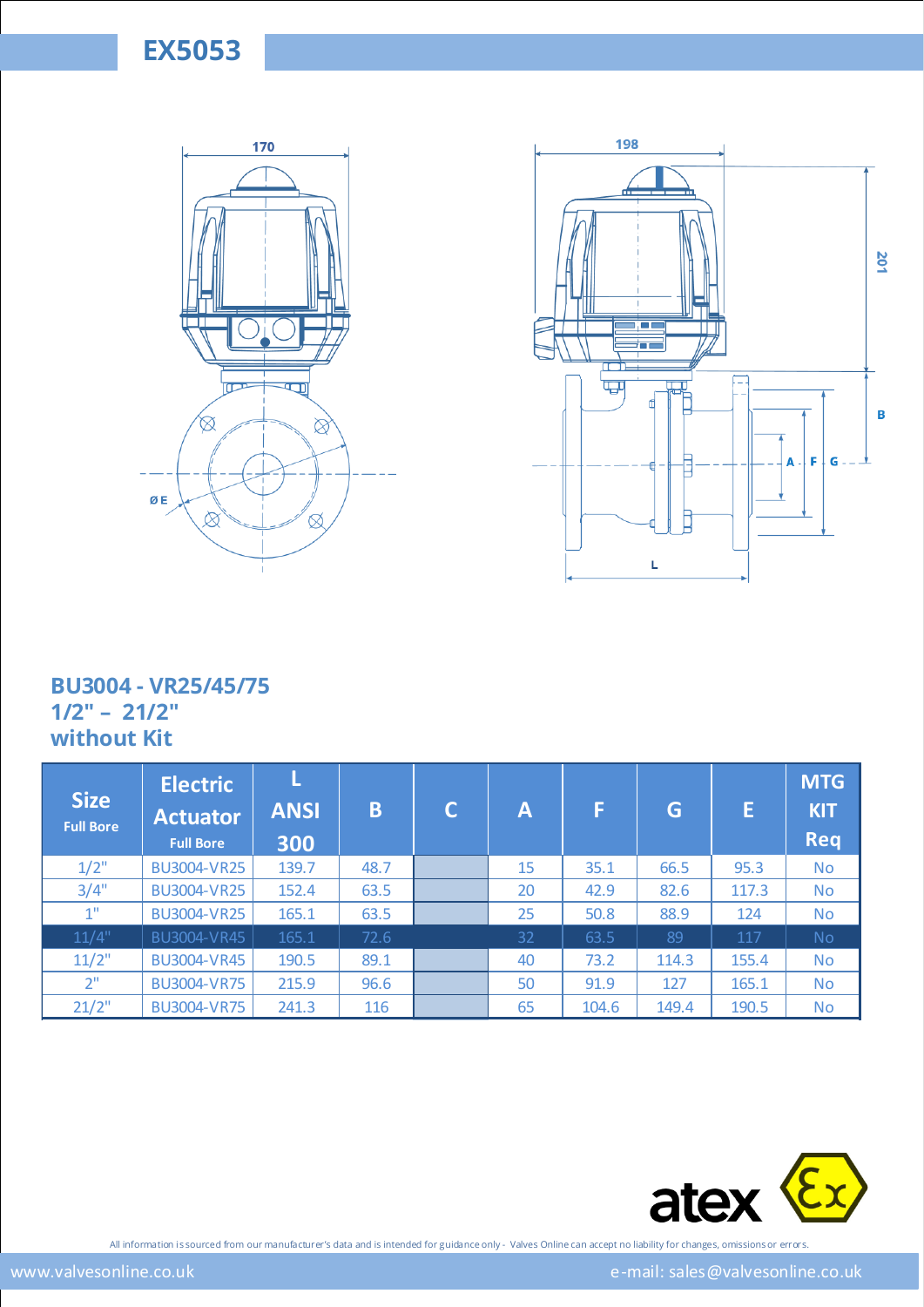



### **BU3004 – VS100/300 3" – 6" without Kit**

| <b>Size</b><br><b>Full Bore</b> | <b>Electric</b><br><b>Actuator Full</b><br><b>Bore</b> | <b>ANSI</b><br>300 | B     |    | Α   | F     | G     |       | <b>MTG</b><br><b>KIT</b><br><b>Req</b> |
|---------------------------------|--------------------------------------------------------|--------------------|-------|----|-----|-------|-------|-------|----------------------------------------|
| 3"                              | BU3004-VR150                                           | 282.4              | 132.5 |    | 80  | 127   | 168.2 | 209.6 | <b>No</b>                              |
| 4"                              | BU3004-VR300                                           | 304.8              | 157   |    | 100 | 157.2 | 200.2 | 254   | <b>No</b>                              |
| 5"                              | BU3004-VS300                                           | 355.6              | 192.7 | 80 | 125 | 185.7 | 215.9 | 254   | Yes                                    |
| 6"                              | BU3004-VS300                                           | 403.2              | 210.2 | 80 | 150 | 215.9 | 269.7 | 317.5 | Yes                                    |

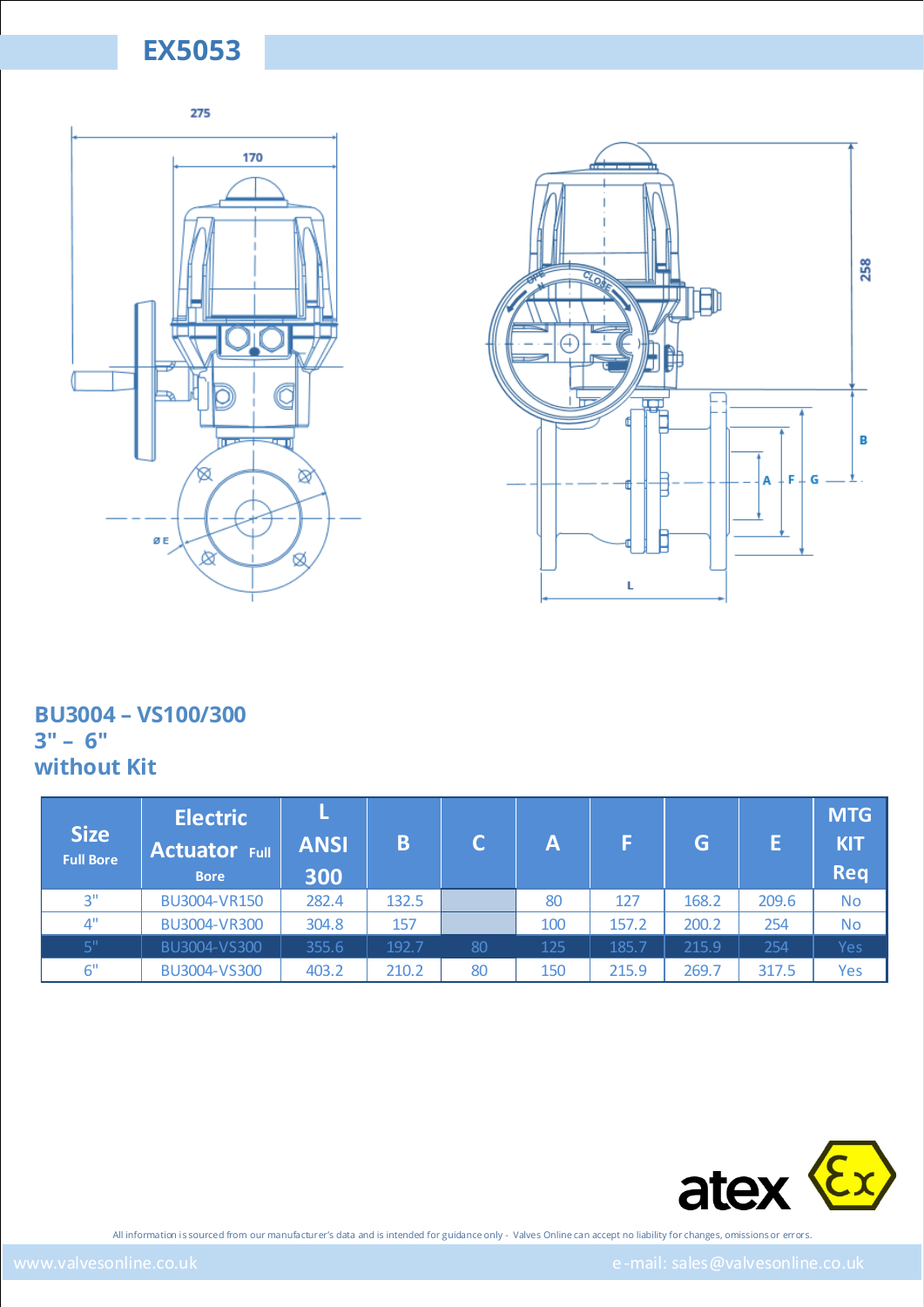



#### **BU3004 – VS300 5" and 6" with Kit**

| <b>Size</b><br><b>Full Bore</b> | <b>Electric</b><br><b>Actuator Full</b><br><b>Bore</b> | <b>ANSI</b><br>300 | B     |    | Α   |       | G     |       | <b>MTG</b><br><b>KIT</b><br><b>Req</b> |
|---------------------------------|--------------------------------------------------------|--------------------|-------|----|-----|-------|-------|-------|----------------------------------------|
| 3"                              | BU3004-VR150                                           | 282.4              | 132.5 |    | 80  | 127   | 168.2 | 209.6 | <b>No</b>                              |
| 4"                              | BU3004-VR300                                           | 304.8              | 157   |    | 100 | 157.2 | 200.2 | 254   | <b>No</b>                              |
| 5"                              | BU3004-VS300                                           | 355.6              | 192.7 | 80 | 125 | 185.7 | 215.9 | 254   | Yes                                    |
| 6"                              | BU3004-VS300                                           | 403.2              | 210.2 | 80 | 150 | 215.9 | 269.7 | 317.5 | Yes                                    |

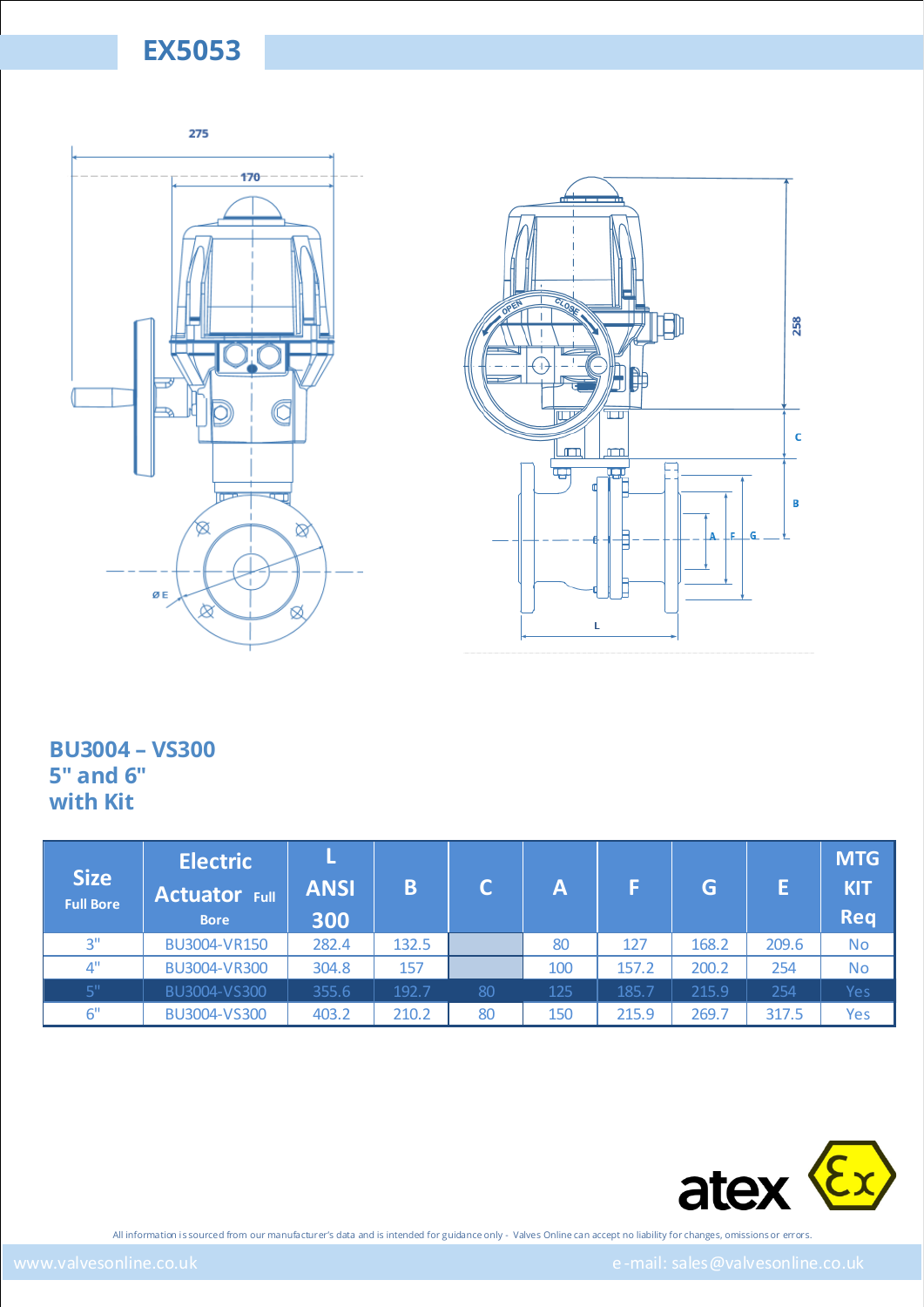| <b>Valve Specification</b> |                                                   |  |  |  |  |
|----------------------------|---------------------------------------------------|--|--|--|--|
| <b>Pressure Rating</b>     | Fig 90D-10 ANSI 300#                              |  |  |  |  |
| <b>Size</b>                | 1/2" to 6" Full Bore                              |  |  |  |  |
| Temperature range          | minus $20^\circ$ to + $200^\circ$ (see graph)     |  |  |  |  |
| Movement                   | 90 deg turn                                       |  |  |  |  |
| Cycle life                 | 1,000,000 operations                              |  |  |  |  |
|                            | CE Marked 0035 PED/97/23/EC,                      |  |  |  |  |
|                            | <b>TA-Luft</b>                                    |  |  |  |  |
| <b>Approvals</b>           | <b>ATEX 94/9/EC II 2 GD</b>                       |  |  |  |  |
|                            | <b>Fire-Safe Certified to API 607 4th Edition</b> |  |  |  |  |
|                            | <b>API 6D</b>                                     |  |  |  |  |

| <b>Valve Materials</b> |                           |                 |                |  |  |  |  |
|------------------------|---------------------------|-----------------|----------------|--|--|--|--|
| <b>No</b>              | <b>Part Name</b>          | <b>Material</b> | Qty            |  |  |  |  |
| 1                      | <b>Body</b>               | CF8M / WCB      | 1              |  |  |  |  |
| $\overline{2}$         | Cap                       | CF8M / WCB      | 1              |  |  |  |  |
| 3                      | Ball                      | <b>SUS316</b>   | 1              |  |  |  |  |
| $\overline{4}$         | <b>Seat</b>               | <b>RPTFE</b>    | 1              |  |  |  |  |
| 5                      | Joint Gasket              | <b>PTFE</b>     | $\overline{2}$ |  |  |  |  |
| 6                      | O-Ring                    | Viton           | $\overline{2}$ |  |  |  |  |
| $\overline{7}$         | <b>Stem</b>               | <b>SUS304</b>   | $\overline{1}$ |  |  |  |  |
| 8                      | <b>Stem Seal</b>          | <b>RPTFE</b>    | $\overline{2}$ |  |  |  |  |
| 9                      | O-Ring                    | <b>SUS304</b>   | 1              |  |  |  |  |
| 10                     | <b>Stem Packing</b>       | <b>GRAPHITE</b> | $\overline{2}$ |  |  |  |  |
| 11                     | <b>Gland Packing</b>      | <b>RPTFE</b>    | 1              |  |  |  |  |
| 12                     | Gland Bush                | <b>SUS304</b>   | 1              |  |  |  |  |
| 13                     | <b>Belleville washer</b>  | <b>PTFE</b>     | 1              |  |  |  |  |
| 14                     | <b>Stop Washer</b>        | <b>SUS304</b>   | $\star$        |  |  |  |  |
| 15                     | <b>Stem Nut</b>           | <b>SUS304</b>   | 1              |  |  |  |  |
| 16                     | <b>Stem Washer</b>        | Vinyl           | 1              |  |  |  |  |
| 17                     | Handle                    | <b>25% RTFE</b> | 1              |  |  |  |  |
| 18                     | <b>Stop Pin</b>           | <b>SUS304</b>   | 1              |  |  |  |  |
| 19                     | <b>Locking Device</b>     | <b>SUS304</b>   | 1              |  |  |  |  |
| 20                     | <b>Handle Sleeve</b>      | <b>SUS304</b>   | 1              |  |  |  |  |
| 21                     | Pin Nut                   | <b>SS304</b>    | 1              |  |  |  |  |
| 22                     | <b>Anti-static Device</b> | <b>SS 316</b>   | 1              |  |  |  |  |



#### **Temperature v Pressure Chart**